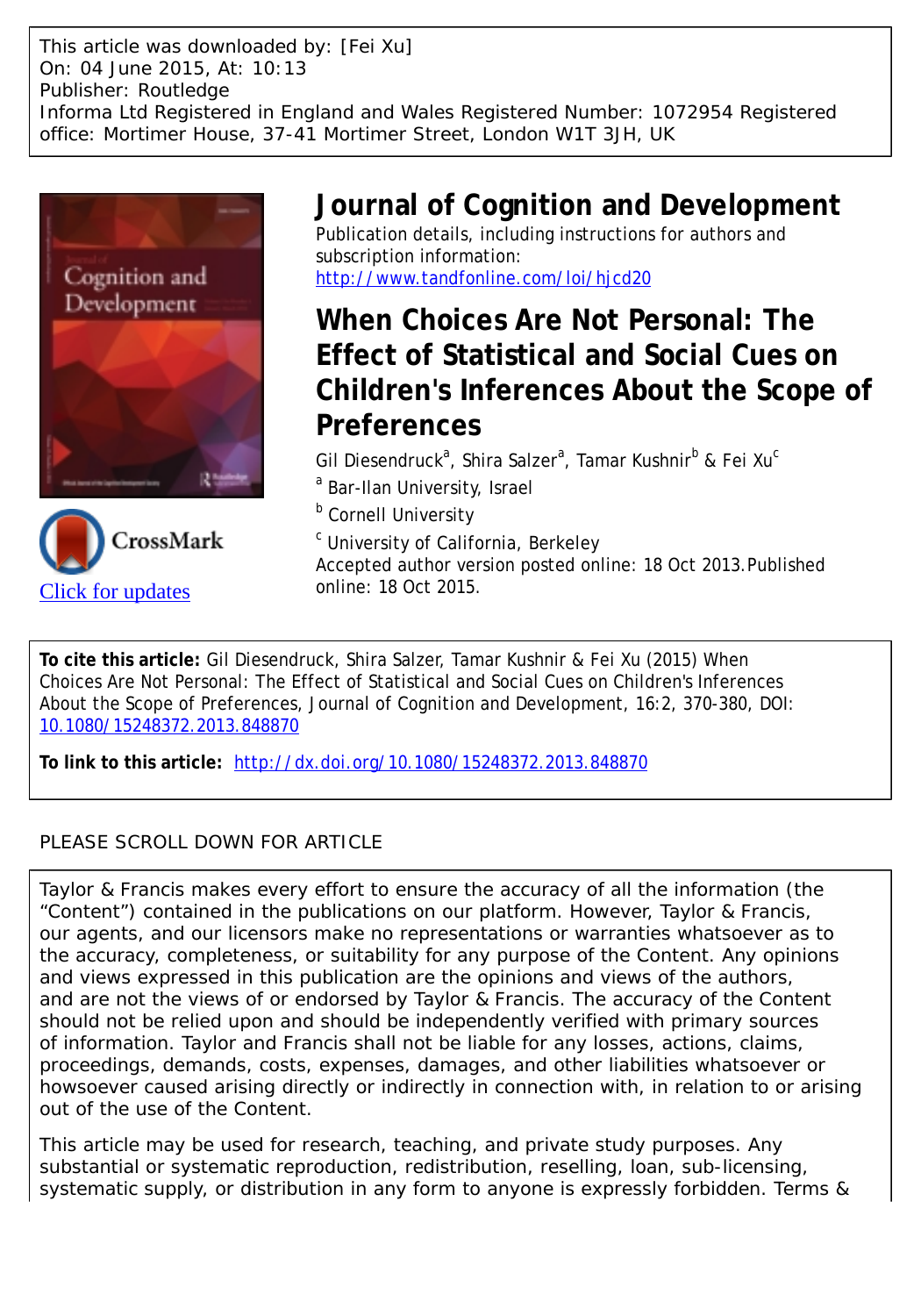Conditions of access and use can be found at http://www.tandfonline.com/page/termsand-conditions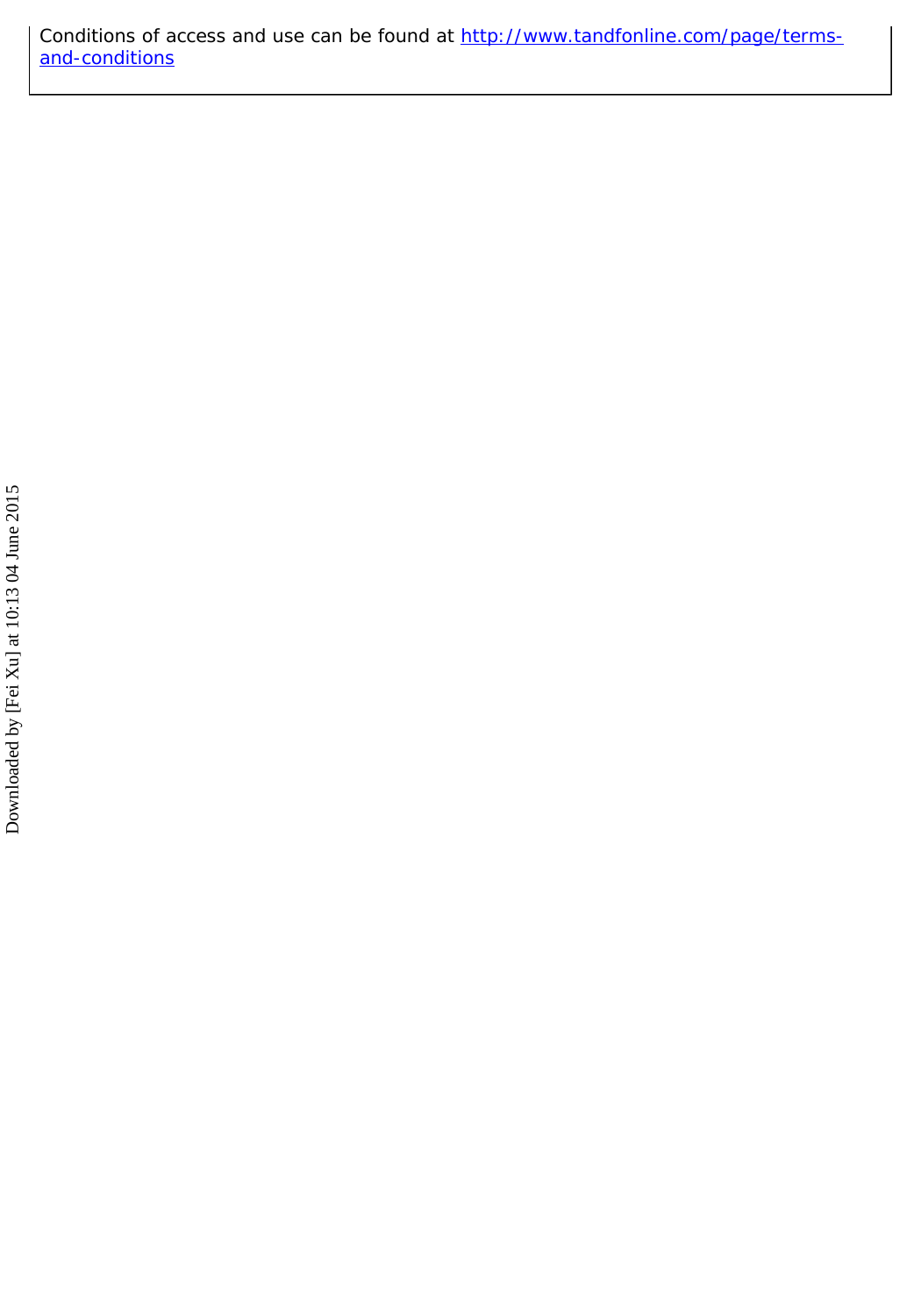

## When Choices Are Not Personal: The Effect of Statistical and Social Cues on Children's Inferences About the Scope of Preferences

Gil Diesendruck and Shira Salzer

Bar-Ilan University, Israel

Tamar Kushnir

Cornell University

Fei Xu

University of California, Berkeley

Individual choices are commonly taken to manifest personal preferences. The present study investigated whether social and statistical cues influence young children's inferences about the generalizability of preferences. Preschoolers were exposed to either 1 or 2 demonstrators' selections of objects. The selected objects constituted 18%, 50%, or 100% of all available objects. We found that children took a single demonstrator's choices as indicative only of his or her personal preference. However, when 2 demonstrators made the same selection, then children inferred that it generalized to other agents of the same kind as the original demonstrator's, but not to agents of a different kind. Lastly, only when both demonstrators blatantly violated random selection (i.e., in the 18% condition) did children generalize the preference even to an agent of a different kind. Thus, from a young age, social and statistical cues inform children's naïve sociology.

One of the hallmarks of modern Western cultures is choice. People are thought to be free to choose how they act, what they believe, and what they value (Bandura, 2008; Baumeister, Mele, & Vohs, 2010; Leotti, Iyengar, & Ochsner, 2010; Ross & Nisbett, 1991; Sarkissian et al., 2010; Savani, Markus, Naidu, Kumar, & Berlia, 2010). An implication of this focus on autonomous choice is that people's acts are taken to manifest people's internal states. In particular, choices are indicative of preferences, often personal preferences.

Importantly, however, not all preferences are idiosyncratic. Imagine observing Joe sitting at a restaurant and choosing a Greek salad from a menu of mostly meat options. One could infer that Joe really likes Greek salads, more than anything else (an individual-focused inference). One could also infer that the Greek salad is really the best dish of the house (an object-focused inference). Finally, one could infer that because Joe is a vegetarian, Greek salad is the best available option for his ''type'' (a group-focused inference).

Correspondence should be sent to Gil Diesendruck, Department of Psychology, Bar-Ilan University, Ramat-Gan, 52900, Israel. E-mail: dieseng@mail.biu.ac.il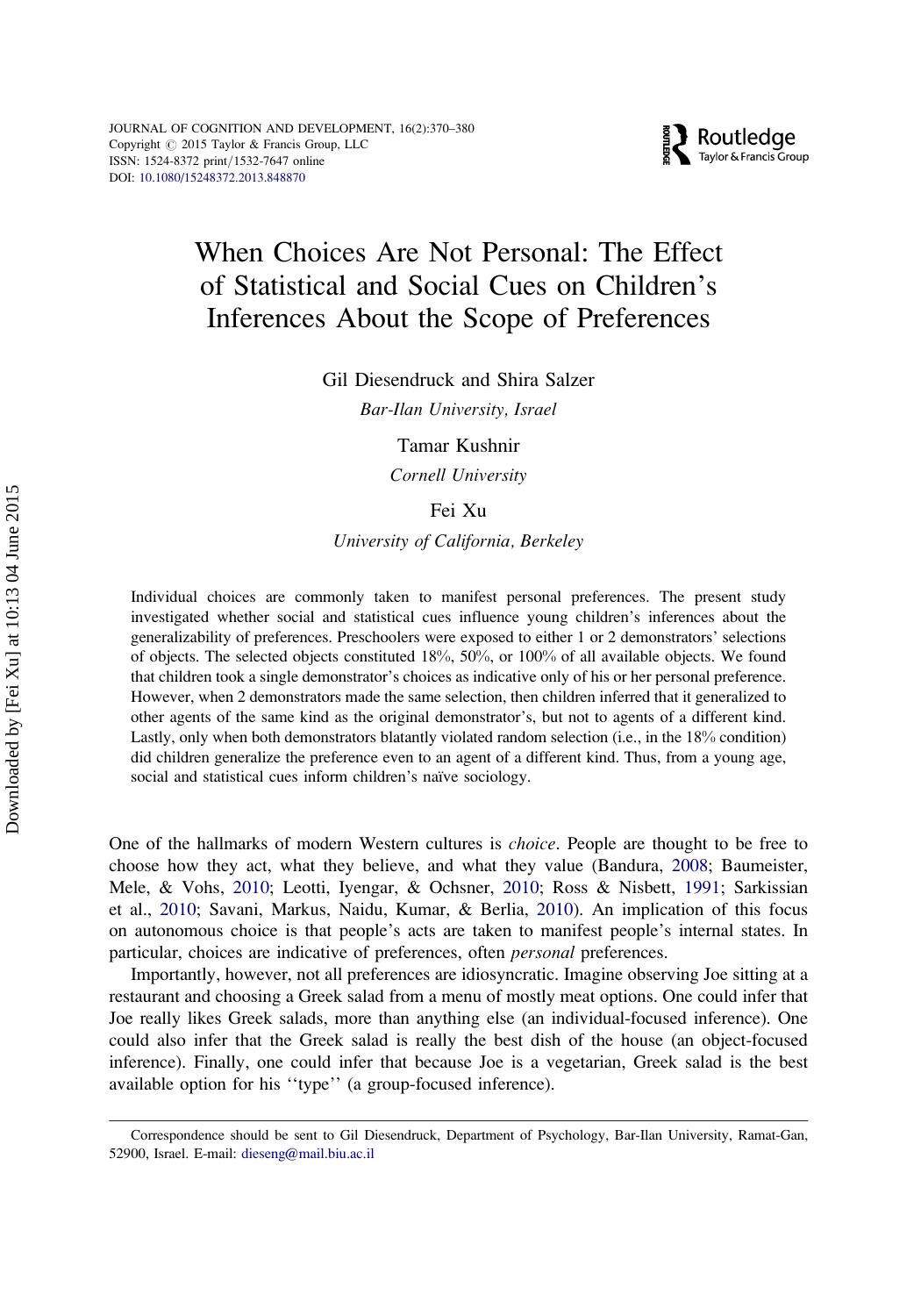Developmental studies reveal that children are capable of making these various types of inferences. For instance, studies have shown that infants and young toddlers do not expect different people to share a demonstrated preference (Buresh & Woodward, 2007; Graham, Stock, & Henderson, 2006; Henderson & Woodward, 2012; Repacholi & Gopnik, 1997). In turn, other studies suggest that when given information about social group membership, infants and children uphold an expectation that preferences will be shared by group members (Birnbaum, Deeb, Segall, Ben-Eliyahu, & Diesendruck, 2010; Heyman & Gelman, 2000; Shutts, Banaji, & Spelke, 2010; Shutts, Kinzler, McKee, & Spelke, 2009; cf. Shutts, Pemberton Robben, & Spelke, 2013). Given this evidence of flexibility in the scope of young children's generalization of preferences, we investigated what might govern such flexibility. In other words, how do children decide whether a preference is idiosyncratic, shared by a certain group of people, or shared by all? The present study focused on two types of cues that might help children make these decisions.

One cue is frequency information. Research following from attribution theory reveals that children are sensitive to the absolute frequency of actions for inferring whether the causes of actions are personal or situational (e.g., Aloise, 1993; Boseovski & Lee, 2006; Heller & Berndt, 1981; Seiver, Gopnik, & Goodman, 2012). Here we evaluate whether *relative* frequency information affects children's inferences about the *social scope* of preferences. Putting it differently, whereas attribution theory addresses the ''locus'' of inferences (person or situation), the present work addresses the ''scope'' of inferences (individual, group, or universal).

In particular, we ask whether children take into account the extent to which a person's choice is statistically expected. Going back to our restaurant example, if 90% of the menu consists of meat dishes and Joe goes for the Greek salad, he is in stark violation of random choice. In other words, the more a person violates random selection, the more likely the selection derives from a deliberate preference. And indeed, preschoolers obey this reasoning. Kushnir, Xu, and Wellman (2010) introduced 3- and 4-year-olds to an agent who in different conditions selected 5 objects of the same type from a population of 38 objects. The conditions differed in terms of the frequency of the chosen object type in the population. Namely, they either constituted 18%, 50%, or 100% of the objects available. Children were then asked to give the agent an object. Kushnir et al. found that children were more likely to give the agent the type of object he had originally chosen in the 18% condition than in the other conditions. In other words, when the agent's choice clearly violated random sampling, children inferred that the agent had a strong preference for the selected object. The present study extends Kushnir et al.'s findings by asking whether such violations of random sampling lead children not only to infer the *individual actor's* preference, but also to generalize the preference to *other* agents. That is, do children infer that an agent's blatant violation of random sampling in choosing a particular object may be indicative of the attractiveness of the object in general, rather than to that particular individual?

The second cue regards how many people manifest the preference. Referring back to the restaurant scenario, if Joe *and his partner* choose the Greek salad over the meat options, one might be more inclined to infer that Joe's selection is not necessarily idiosyncratic: Greek salad might be the best dish of the house or something that Joe, his partner, and perhaps other like-minded people prefer. To our knowledge, no developmental studies have investigated whether children make this inference in a social realm. It has been found that kindergarteners are influenced by the diversity of an animal sample when making generalizations about the kind (Rhodes, Gelman, & Brickman, 2008) and that they are influenced by how many people use an object in a certain way when inferring the function of the object (Siegel & Callanan, 2007). The present study asked whether seeing a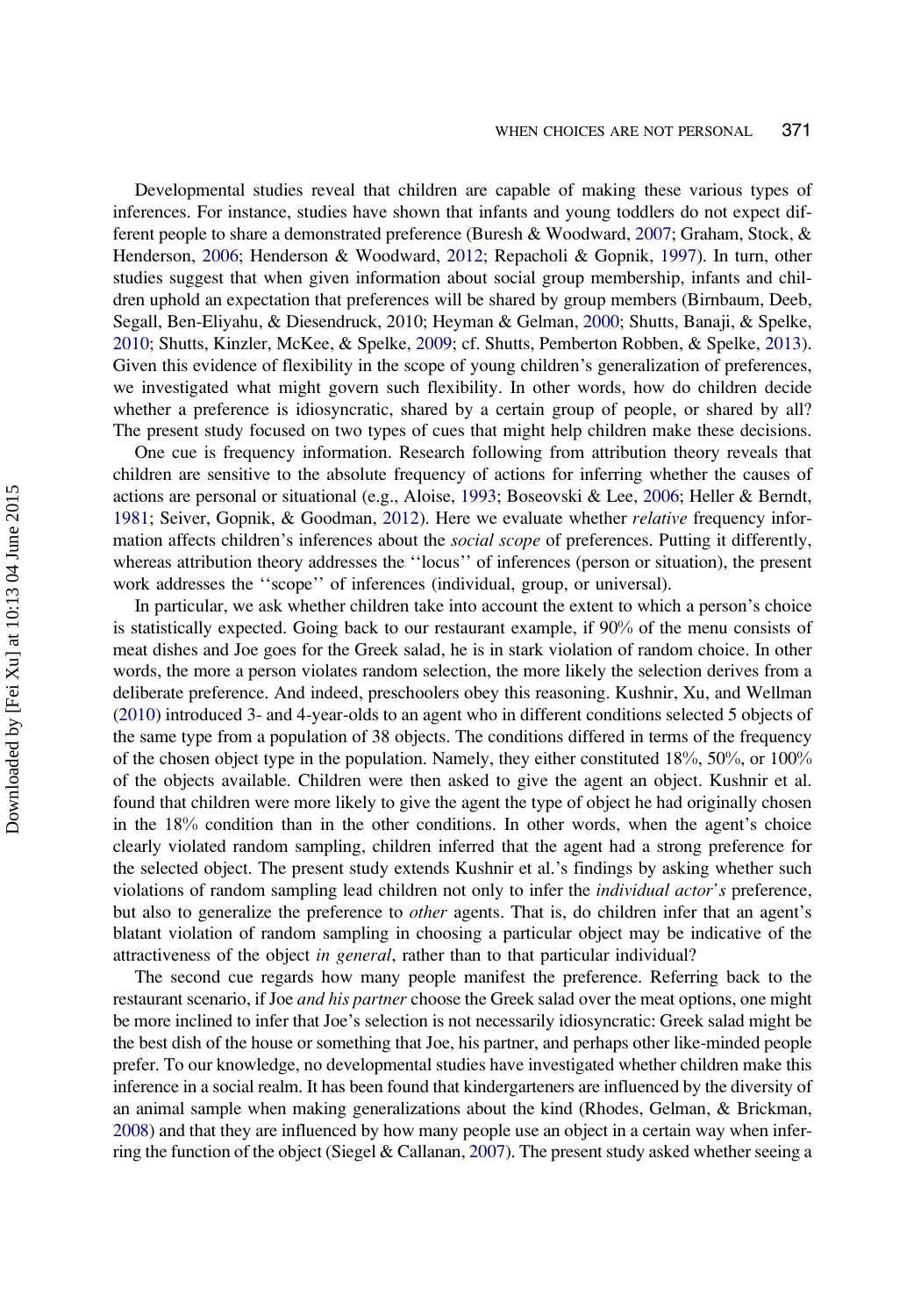preference manifested by more than one agent affects the generalizability of that preference. Moreover, in combination with the statistical sampling cue described earlier, the study assessed the scope of the generalization: Do children infer that everybody shares the preference, or only those of the same kind as the agents originally demonstrating the preference?

To address these questions, the present study used a methodology similar to the one employed by Kushnir et al. (2010). As in Kushnir et al., here too children were exposed to samplings of 5 target objects from a population of 38 objects, such that target objects represented 18%, 50%, or 100% of the population. The manner in which the sampling took place and the assessment of children's inferences about the generalizability of the preference, however, differed from Kushnir et al.'s study. Regarding the sampling demonstration, children here were either exposed to a single agent (e.g., a frog hand puppet) sampling target objects from a population, or to two agents (two frogs) independently sampling the same target objects from the same population. To assess the generalizability of their inferences, children were asked three questions. The first question asked children to infer which object the first demonstrating agent would like to play with. The second question asked children what type of object a new agent, of the *same* kind as the original demonstrator(s) (e.g., another frog), would like to play with. The third question asked children what type of object a new agent, of a different kind from the original demonstrator(s) (e.g., a bird), would like to play with. Children's pattern of responses to these three questions allowed us to detect the scope of their generalization. Namely, do children infer that a demonstrated preference manifests only the individual demonstrator's preference, the demonstrator's group preference, or a universal preference?

#### METHOD

#### **Participants**

One hundred and seven preschoolers ( $M_{\text{age}} = 3;6$ ;  $SD = 4.8$  months; range = 3;0–4;4; 49 boys and 58 girls) participated in this study. Participants were recruited from local preschools in Israel after receiving signed parental permission.

#### Design

The study included two between-subjects factors: object population and number of demonstrators. Object population varied in terms of the percentage of target items present in the demonstration containers. There were three conditions: 18%, 50%, and 100%. The number of demonstrators varied as to whether only one (single-demonstrator condition) or two (multiple-demonstrators condition) agents demonstrated a certain preference during demonstration. Children were randomly assigned to each of the six conditions resulting from the crossing of these two factors ( $n = 14-22$  per condition). There were no significant differences in the age or gender distribution of children across conditions.

#### Materials

Two sets of objects were used as the experimental materials. There were three types of objects in each set: "target," the type of object chosen by the agents during the demonstration phase;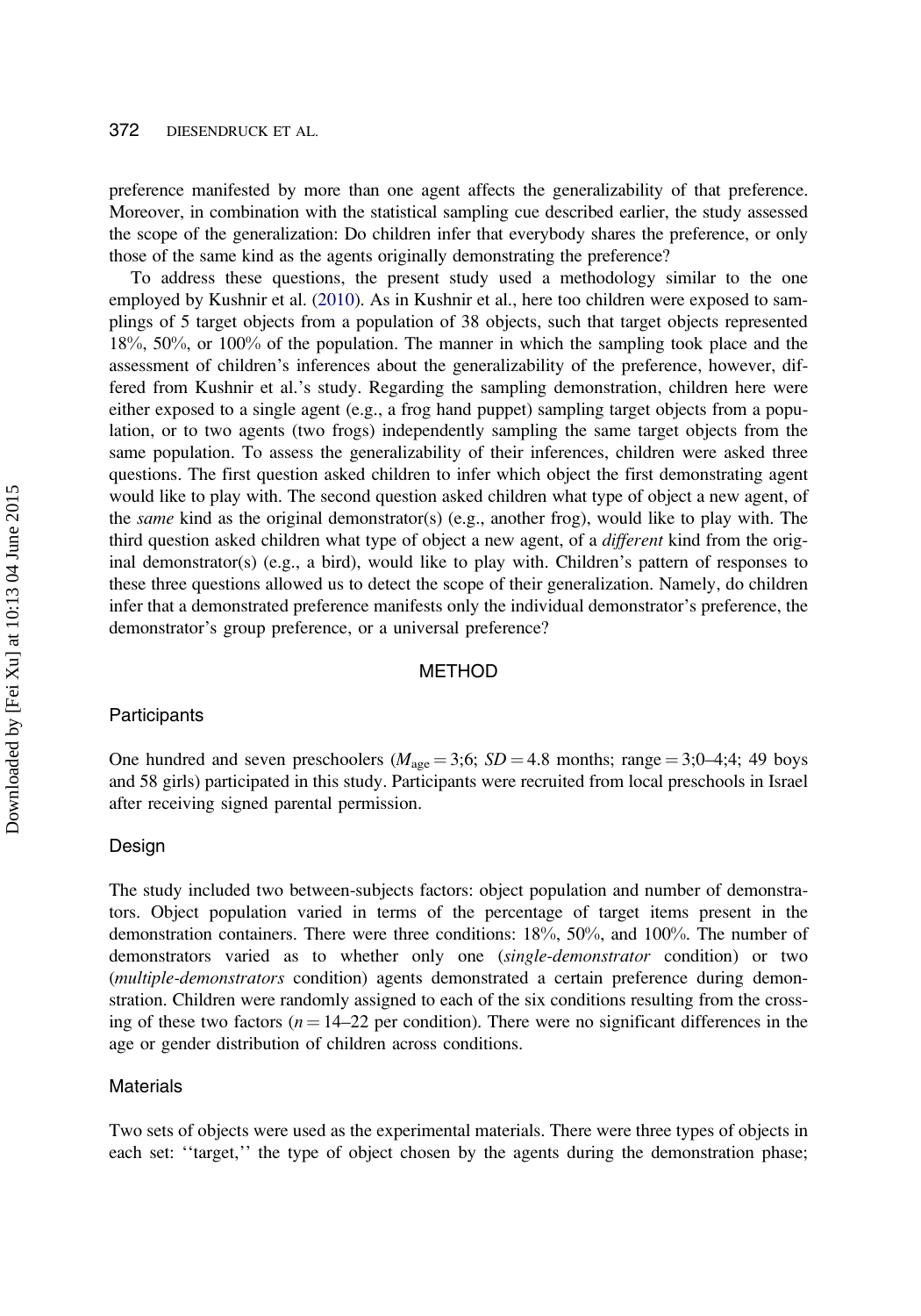"alternative," the type of object placed in the demonstration box in the  $50\%$  and  $18\%$ conditions; and ''novel,'' the type of object absent in the demonstration box but that provided a novelty control on test trials. Set 1 consisted of simple shapes: blue oblongs and green discs, which alternated as the target, and purple beads, which were always used as novel objects. Set 2 consisted of small white balls and brown rafters, which alternated as the target, and red cubes, which served as the novel objects.

Large transparent boxes were used as the containers for the objects during the demonstration trials. In the 18% condition, boxes contained a 7:31 ratio of target-to-alternative objects. In the 50% condition, boxes contained a 19:19 ratio of target-to-alternative objects. The boxes used in the 100% condition contained 38 target objects. An additional set of 5 objects of each type were kept in three separate small baskets to be used in the test phase.

Finally, four hand puppets were used as agents. Three were green frogs that looked exactly the same, except that they were labeled differently and each had a distinctive "sticker" affixed to its body: a flower, a star, or a ball. These puppets were labeled in typical Hebrew morphology according to their distinctive marks as "Flowery," "Starry," and "Bally." The fourth puppet was a black bird.

#### Procedure

Each child was tested individually by a female experimenter in a quiet area of their preschools. In all conditions, the procedure included a demonstration phase—in which the agent(s)' choice was demonstrated—and a test phase—in which children's inferences about preferences were assessed.

Demonstration phase. The experimenter introduced the agent (e.g., "Flowery") and the agent's friend (e.g., ''Starry'') to the child, while handling the puppets and speaking for them in a different tone of voice. After a brief introduction, the experimenter removed the agent's friend and told children that Flowery likes some toys but not others. The experimenter then familiarized children with one object of each kind for the first set and labeled them as well.

The experimenter brought out a box for Set 1, containing objects according to the child's condition. The experimenter asked Flowery whether he wanted to take some toys to play with. Flowery picked out a sample of five target objects one at a time and placed them on the table in a small basket. After Flowery picked out the fifth target object, the experimenter removed the box from the table, Flowery played with the objects for 10 s, and then he went away.

In the single-demonstrator condition, the experimenter then brought out the box with Set 1 again—surreptitiously replenished so that it contained the same set of objects as in its first appearance—and then Flowery reappeared and was invited to play with the toys. Flowery went on to pick out the same five target objects. In turn, in the multiple-demonstrators condition, rather than Flowery coming back for a second turn at choosing toys from Set 1, Starry was brought out and was invited to choose toys from another box containing the same objects, in the same ratio, as in the box Flowery had seen. The experimenter asked Starry whether he wanted to take some toys to play with. Starry picked up a sample of five target toys, identical to those selected previously by Flowery, and played with them for 10 s. Starry was then removed from the table, and the test phase ensued. Notice that the single-demonstrator condition here was different from the one in Kushnir et al. (2010), in which an agent's preference was demonstrated only once. This change was implemented so as to equate the number of times—twice—children saw an agent demonstrating a preference across the single-demonstrator and multiple-demonstrators conditions.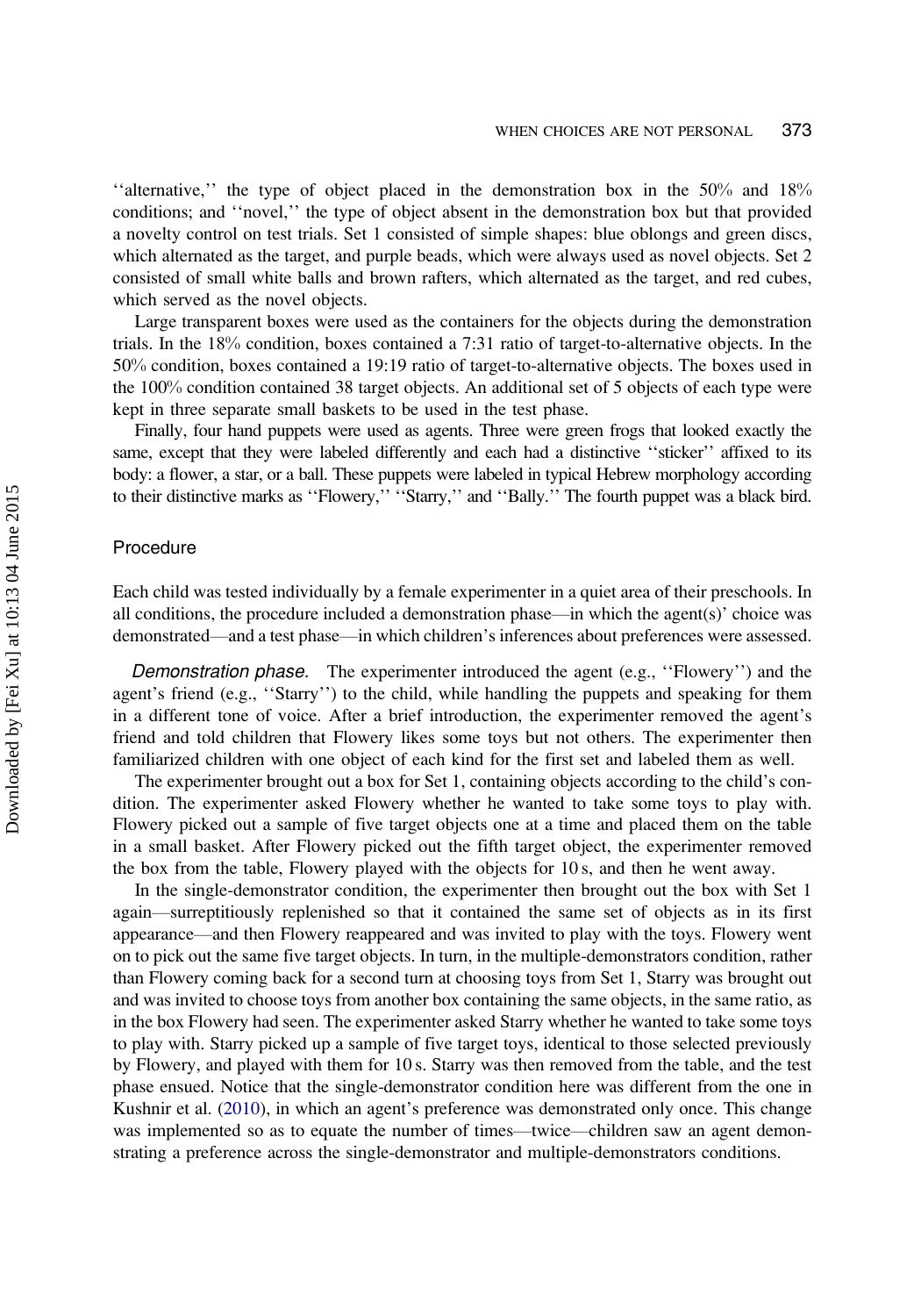#### 374 DIESENDRUCK ET AL.

Test phase. The test phase consisted of three questions, asked in a fixed order. In both the single-demonstrator and multiple-demonstrators conditions, the first question asked children about Flowery's preference (inference-about-individual question). Flowery was brought out again, and the experimenter set out on the table the three small baskets containing five objects of each kind: target, alternative, and novel. Flowery then turned to the child and said, ''I want some toys again. Can you give me the ones that I like?'' The child's first choice was recorded, and Flowery was taken away.

The second question was the ''inference-about-similar'' question. For this question, the third frog puppet, ''Bally,'' was brought out, and the experimenter greeted him marking his identity: ''Look! There is another frog here! It's Bally. See, he has a ball on his tummy!'' Turning to the child, Bally said, while looking at the three baskets, ''I want some toys to play with. Can you give me the ones that I like?'' The child's first choice was recorded. Notice that for this question, given that children had not observed Bally's preference, they had to guess it. Again, Bally left the table after playing for a few seconds with the objects in the basket that the child had handed him.

After Bally left, a frog puppet without any identity markers arrived at the table, and the experimenter said, ''Oh! Someone came back! I can't recognize him because there is no sign on his tummy! Let's see with what toy he will choose to play!'' The experimenter then set out the three small baskets with objects, and the puppet chose to play with the target object for 10 s. Again, the puppet left the table after playing with the objects. The main purpose of this scene was to separate between the inference-about-similar and inference-about-different question, while at the same time reinforcing the similarity across the frogs.

The last question in the test phase was the ''inference-about-different'' question. This question was identical to the inference-about-similar question, but the identity of the recipient was different. Namely, here the bird puppet arrived, and the experimenter acknowledged his identity. The experimenter set out the three small baskets with the objects, and the bird turned to the child and said, ''I want to play too! Can you give me the ones that I like?'' The child's first choice was recorded. Just as in the inference-about-similar question, the child had no previous indication of the bird's preference and thus had to guess it.

The entire procedure was repeated with the other set of objects. The set of objects presented first and the specific objects used as targets in each set were counterbalanced across participants. The left-centerright placement of the small baskets in the test phase was counterbalanced within participants.

#### RESULTS

Recall that in the inference-about-individual question, the requesting puppet was the original demonstrator; in the inference-about-similar question, the requesting puppet was a puppet similar in kind to the original demonstrator; and in the inference-about-different question, the requesting puppet was a puppet different in kind from the original demonstrator. The main dependent measure for all three test questions was the number of times (zero to two) in which children gave the target object to the requesting puppet. Our main analyses were analyses of variance (ANOVAs) in which these measures were treated as continuous variables. This allowed us to assess interactions among the different independent factors.

In the main ANOVA, object population (18%, 50%, and 100%) and number of demonstrators (single, multiple) were entered as between-subjects factors, and requester identity (demonstrating agent, same kind, different kind) was entered as a within-subjects factor. The analysis revealed a significant effect of requester identity,  $F(2, 100) = 29.77$ ,  $p < .001$ ,  $\eta^2 = .37$ , and significant interactions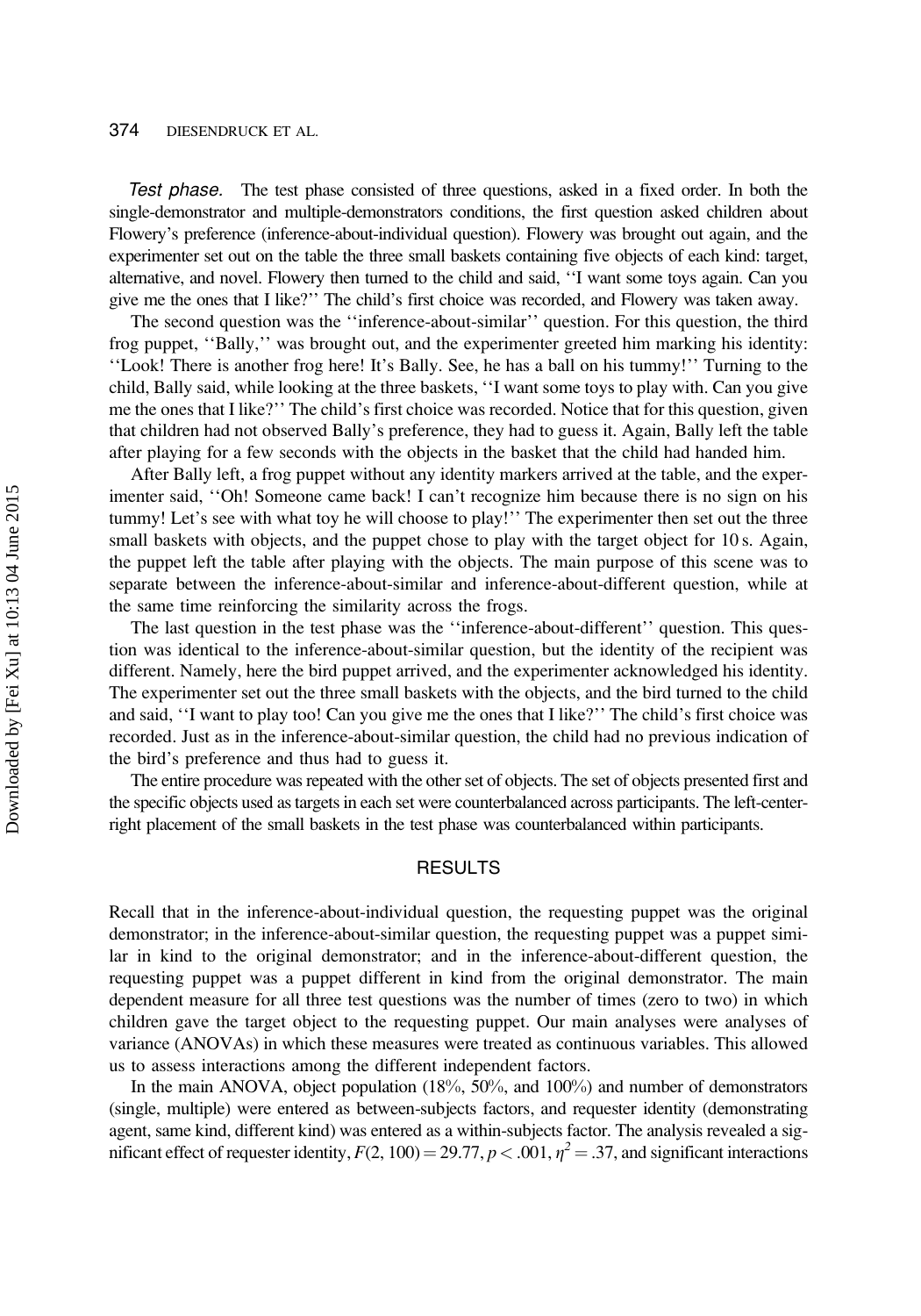

FIGURE 1 Mean number of times (SEs) that children offered the target object, by number of demonstrators and requester identity.

between number of demonstrators and requester identity,  $F(2, 100) = 3.93$ ,  $p < .05$ ,  $\eta^2 = .073$ , and between number of demonstrators and object population,  $F(2, 101) = 3.21$ ,  $p < .05$ ,  $\eta^2 = .060$ . Figures 1 and 2 depict the respective interactions. No other effects were significant.

We pursued the interaction between number of demonstrators and requester identity by conducting two separate repeated-measures ANOVAs for each number-of-demonstrators condition separately. Requester identity was the within-subjects variable in these analyses. The ANOVA on the single-demonstrator condition revealed a significant effect of requester identity,  $F(2, 43) = 15.04$ ,



FIGURE 2 Mean number of times (SEs) that children offered the target object, by number of demonstrators and object population, across inference types.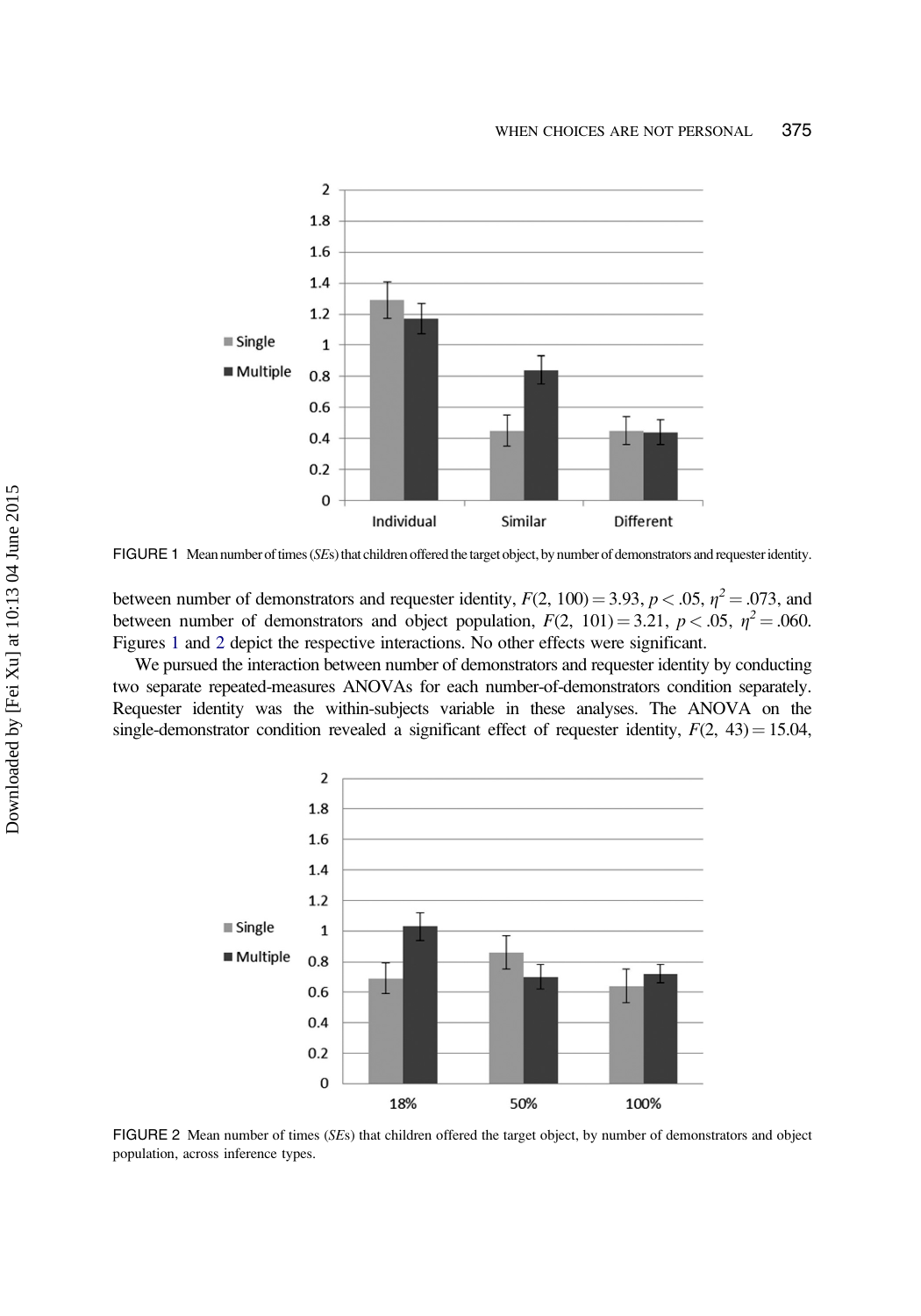$p < .001$ ,  $\eta^2 = .41$ . Post-hoc Bonferroni tests revealed that this effect resulted from the fact that children were more likely to offer the target object to the original demonstrator  $(M = 1.29$ ,  $SD = 0.84$ ) than to either someone of the same  $(M = 0.44, SD = 0.62)$  or a different kind  $(M = 0.44, SD = 0.69)$  as the demonstrator (ps < .001). The difference between the latter two was not significant. One-sample t test analyses against chance (chance  $= 1/3$  selections of the target objects across the two trials, i.e., 0.67) revealed that whereas children tended to offer the target object to the original demonstrator *more* often than would be expected by chance,  $t(44) = 4.93$ ,  $p < .001$ , they did so to an agent similar in kind,  $t(44) = -2.43$ ,  $p < .05$ , or to an agent different in kind,  $t(44) = -2.18$ ,  $p < .05$ , less often than would be expected by chance. In other words, when exposed to a single demonstrator, children drew an inference about his personal preference but were as unlikely to generalize the preference to a similar agent as they were to a different agent.

The ANOVA on the multiple-demonstrators condition also revealed a significant effect of requester identity,  $F(2, 60) = 18.62$ ,  $p < .001$ ,  $\eta^2 = .38$ . However, different from the results in the single-demonstrator condition, post-hoc Bonferroni tests revealed that this effect resulted from the fact that children were more likely to offer the target object to the original demonstrator  $(M = 1.18, SD = 0.76)$  or to someone of the same kind as the demonstrator  $(M = 0.84,$  $SD = 0.73$ ) than to someone of a different kind from the demonstrator ( $M = 0.45$ ,  $SD = 0.59$ ; ps < .05). In fact, a multivariate analysis of variance (MANOVA) with number of demonstrators as a between-subjects factor, including children's responses on the inference-about-individual, inference-about-similar, and inference-about-different questions, revealed that the effect of number of demonstrators was significant only with respect to inferences-about-similar questions,  $F(1, 105) = 8.60, p < .005, \eta^2 = .08$ . Namely, children were more likely to generalize to a similar agent when exposed to multiple demonstrators than when exposed to only one. Summing up these analyses, when exposed to multiple demonstrators, children were as likely to generalize the preference to the individual demonstrator as they were to generalize to a similar agent.

As for the interaction between number of demonstrators and object population, we followed it up by looking at the effect of object population in each number-of-demonstrators condition separately. One-way ANOVAs revealed that whereas in the single-demonstrator condition, the effect of object population was not significant ( $p > .4$ ), in the multiple-demonstrators condition, it was significant,  $F(2, 59) = 5.42, p < .01, \eta^2 = .16$ .<sup>1</sup> Post-hoc Tukey tests revealed that children in the 18% condition were more likely to offer the target object to any agent compared with children in either the 50% or 100% condition ( $ps < .05$ )—these two latter conditions not differing significantly (see Figure 2).

<sup>&</sup>lt;sup>1</sup>Note that the present pattern of findings regarding the effect of object population on children's inferences about the preferences of the demonstrating agent differs from the pattern reported by Kushnir et al. (2010). One possible explanation for this divergence has to do with the fact that different from Kushnir et al., here, children in the analogous single-demonstrator condition were exposed to an agent making the same choice twice in a row—rather than only once. To address this possibility, we tested another group of fifty 3- to 4-year-olds in the three object population conditions ( $n = 16-18$  per condition), in a single demonstrator–single demonstration condition. We analyzed the effect of object population only on children's responses on the inference-about-individual question. Replicating Kushnir et al.: a) A planned contrast comparing the frequency of selection of the target object in the 18% condition ( $M = 1.22$ ,  $SD = 0.73$ ) to those in the 50% ( $M = 0.63$ ,  $SD = 0.62$ ) and 100% ( $M = 0.88$ ,  $SD = 0.89$ ) conditions was significant,  $t(47) = 2.13$ ,  $p < .05$ ; and b) analyses against chance confirmed that only in the 18% condition did the frequency of children's choices of the target object significantly differ from chance,  $t(17) = 3.20, p < .005$ (for the other two conditions,  $ps > .3$ ). It is possible that in the present study, having the same demonstrator select 10 target objects, or repeating the same selection twice, weakened the effect of the relative frequency statistical cue.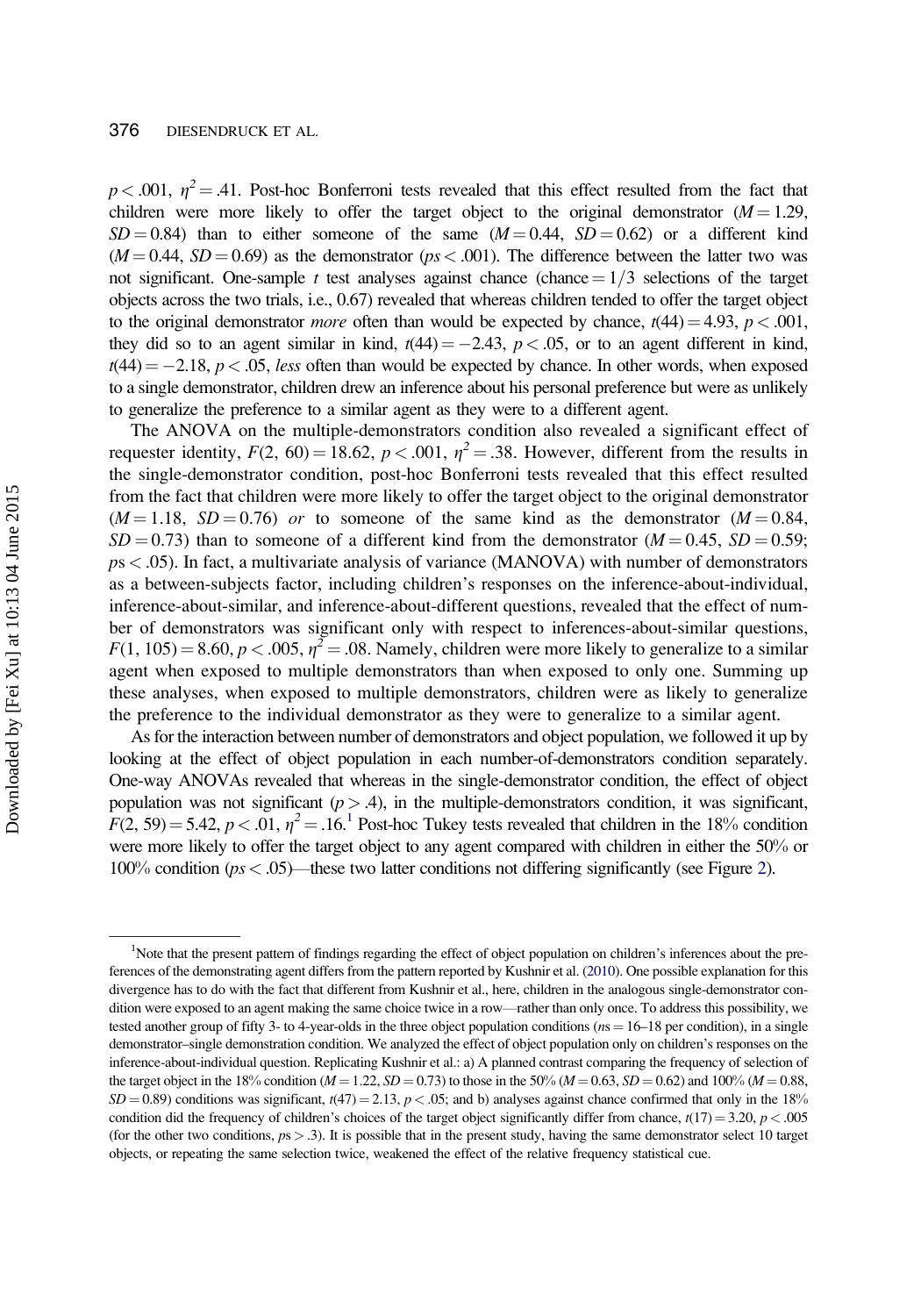

FIGURE 3 Mean number of times (SEs) that children in the multiple-demonstrators condition offered the target object to the individual demonstrator, a similar puppet, and a different puppet, by object population condition.

Given our theoretical hypothesis about potential differences in the scope of children's generalization, we explored whether the effect of object population in children's tendency to generalize a preference to any agent given multiple demonstrations indeed held for all types of agents. A MANOVA with object population as a between-subjects factor, including children's responses on the inference-about-individual, inference-about-similar, and inference-aboutdifferent questions, revealed that the effect of object population was significant only on children's inferences about different agents,  $F(2, 59) = 4.07$ ,  $p < .05$ ,  $\eta^2 = .12$ . In particular, children in the 18% condition were more likely to generalize to different others than were children in either the 50% or 100% conditions ( $ps < .05$ , on Tukey's post-hoc tests). Looking at this effect differently, analyses against chance (chance  $=$  .67) revealed that whereas children in the 100% and 50% conditions offered the target object to a different agent significantly less often than expected by chance— $t(19) = -2.52$ ,  $p < .05$ , and  $t(19) = -3.52$ ,  $p < .005$ , respectively children in the 18% condition offered the target object to a different agent at chance levels. In other words, whereas children in the 50% and 100% conditions tended not to generalize a demonstrator's preference to an agent different in kind, this refusal was not evident in the 18% condition (see Figure 3).

#### **DISCUSSION**

The goal of the present study was to assess whether young children relied on object and social frequency cues when deciding on the generalizability of a demonstrated object preference. In general, and replicating findings by Buresh and Woodward (2007) and Graham et al. (2006), we found that children tend *not* to generalize an agent's preference to other agents. This was especially the case when children were exposed to a single agent demonstrating a preference. Choices manifest personal preferences.

Nonetheless, children did generalize a preference when exposed to particular combinations of object and social frequency cues. Specifically, when the preference was manifested by more than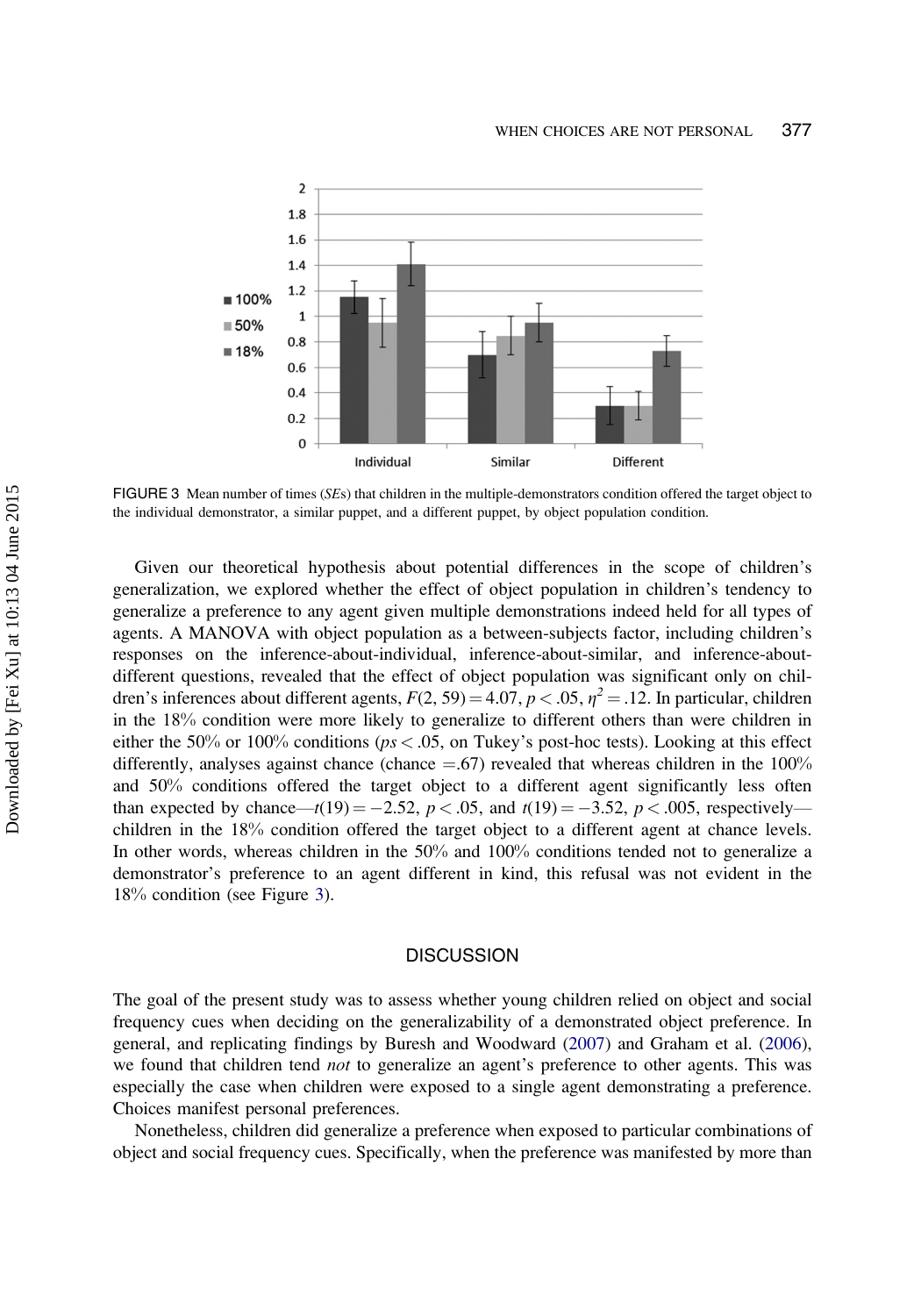#### 378 DIESENDRUCK ET AL.

one agent of a given kind choosing the target object, children were as likely to attribute that preference to one of the original demonstrating agents as they were to attribute it to a third agent of the same kind. Interestingly, under these circumstances, children generalized the preference to a same-category member more than to a different-category member. In other words, it sufficed for children to observe two members of a given category manifesting the same preference for them to infer that the preference was associated with the category.

Finally, the only circumstance in which children seemed to make an inference that the choice was universal was when both cues pointed in that direction. Namely, when children were exposed to multiple agents whose choices violated random sampling, they were more likely to generalize the preference to a member of a different category compared with when the agents' choices did not violate random sampling. Thus, children seemingly inferred that if two agents so blatantly breach random sampling, it might be because their choices are based on something other than an idiosyncratic preference, namely an objective property (or value) of the target object.

Previous studies have shown that young children can rely on statistical (Kushnir et al., 2010) and social (Fawcett & Markson, 2010) cues for drawing inferences about personal preferences. In a sense, these studies revealed how these cues inform children's understanding of people as psychological beings. At the same time, children can rely on social group information for drawing inferences about preferences (Birnbaum et al., 2010; Shutts et al., 2010). By showing how object and social frequency cues inform children's inferences about the generalizability of preferences across individuals, the present study sheds light on how these social category-based inferences get formed. In other words, it reveals how children construct an understanding of people as sociological beings.

One valid question is whether the particular combination of cues examined here are uniquely effective for children's inferences about preferences. Although the present study did not examine this question directly, we nonetheless believe that the answer to this question is likely to be affirmative. First, we know from previous work that object frequency information of the same kind used here impacts infants' and toddlers' inferences about personal preferences only when the choices are clearly intentional (Ma & Xu, 2011; Xu & Denison, 2009). Second, previous work also has revealed that preferences are somewhat unique in that they are typically narrowly generalized. For instance, although infants do not generalize the preferences of one individual to others, they do generalize the object labels used by one individual to other individuals (Graham et al., 2006; Henderson & Woodward, 2012).

This sophistication in children's naïve sociology is critical for their adaptive functioning in society. Indeed, some seemingly arbitrary preferences for objects, foods, or habits are what constitute culture. And in fact, children from a young age do realize that various arbitrary cultural forms are conventional across a group of individuals (Diesendruck & Markson, 2011) and even enforce them as being normative (Rakoczy & Schmidt, 2013). In this respect, the present findings provide evidence for some of the mechanisms that allow children to reach this realization. Moreover, the present findings show that in some cases, these *same cues* allow children to generalize their inferences even across social categories, thus de-facto drawing generic inferences about objects. This is an important conclusion because it shows that children might not need generic language (Cimpian & Scott, 2012), or pedagogical cues (Gergely, Egyed, & Kiraly, 2007), to draw such kinds of inferences. Evidently children can use these cues, as well as others such as the conformity and reliability of the demonstrators (Corriveau, Fusaro, & Harris, 2009),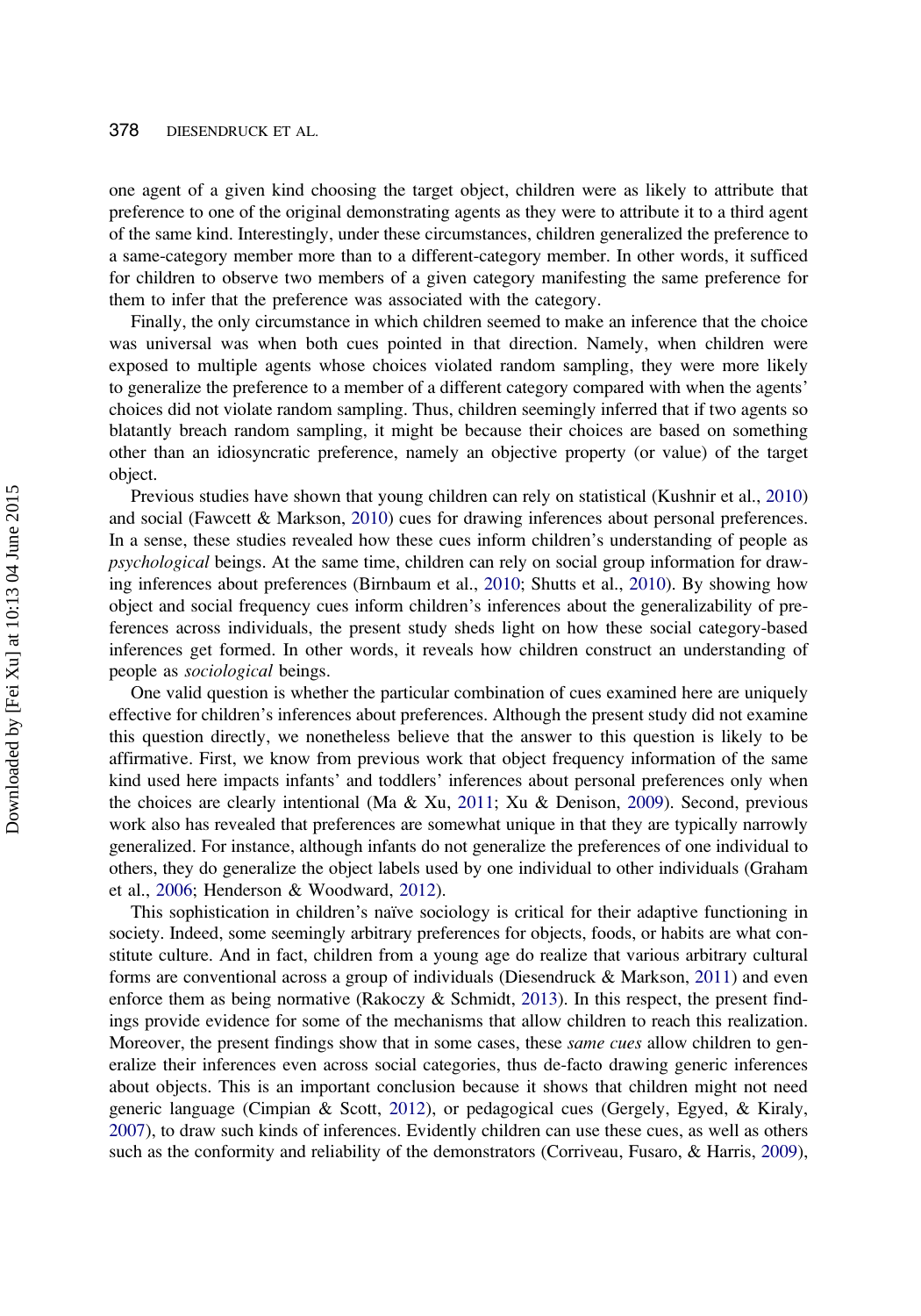or perhaps the diversity of the demonstrators, to make decisions about the generality of preferences. These possibilities notwithstanding, unique combinations of children's early emerging intuitions about statistical sampling (Xu & Garcia, 2008) and social categories (Kinzler, Dupoux, & Spelke, 2007) might suffice to allow them varying inferences about the scope of preferences.

#### ACKNOWLEDGMENTS

The study was part of SS's master's thesis. We want to thank the teachers, parents, and children for their participation, and Nitzan Maimon for help with data collection.

#### FUNDING

This research was funded by Grant  $\#672/09$  awarded by the Israel Science Foundation to GD.

#### **REFERENCES**

- Aloise, P. A. (1993). Trait confirmation and disconfirmation: The development of attribution biases. Journal of Experimental Child Psychology, 55, 177–193.
- Bandura, A. (2008). Reconstrual of 'free will' from the agentic perspective of social cognitive theory. In J. Baer, J. C. Kaufman & R. F. Baumeister (Eds.), Are we free? Psychology and free will (pp. 86–127). Oxford, UK: Oxford University Press.
- Baumeister, R. F., Mele, A. R., & Vohs, K. D. (Eds.). (2010). Free will and consciousness: How might they work? New York, NY: Oxford University Press.
- Birnbaum, D., Deeb, I., Segall, G., Ben-Eliyahu, A., & Diesendruck, G. (2010). The development of social essentialism: The case of Israeli children's inferences about Jews and Arabs. Child Development, 81, 757–777.
- Boseovski, J. J., & Lee, K. (2006). Children's use of frequency information for trait categorization and behavioral prediction. Developmental Psychology, 42, 500–513.
- Buresh, J. S., & Woodward, A. L. (2007). Infants track action goals within and across agents. Cognition, 104, 287–314.
- Cimpian, A., & Scott, R. M. (2012). Children expect generic knowledge to be widely shared. Cognition, 123, 419–433.
- Corriveau, K. H., Fusaro, M., & Harris, P. L. (2009). Going with the flow: Preschoolers prefer nondissenters as informants. Psychological Science, 20, 372–377.
- Diesendruck, G., & Markson, L. (2011). Children's assumption of the conventionality of culture. Child Development Perspectives, 5, 189–195.
- Fawcett, C. A., & Markson, L. (2010). Children reason about shared preferences. Developmental Psychology, 46, 299–309.
- Gergely, G., Egyed, K., & Kiraly, I. (2007). On pedagogy. Developmental Science, 10, 139–146.
- Graham, S. A., Stock, H., & Henderson, A. M. E. (2006). Nineteen-month-olds' understanding of the conventionality of object labels versus desires. Infancy, 9, 341–350.
- Heller, K. A., & Berndt, T. J. (1981). Developmental changes in the formation and organization of personality attributions. Child Development, 52, 683–691.
- Henderson, A. M. E., & Woodward, A. L. (2012). Nine-month-old infants generalize object labels, but not object preferences across individuals. Developmental Science, 15, 641–652.
- Heyman, G. D., & Gelman, S. A. (2000). Preschool children's use of trait labels to make inductive inferences. Journal of Experimental Child Psychology, 77, 1–19.
- Kinzler, K. D., Dupoux, E., & Spelke, E. S. (2007). The native language of social cognition. Proceedings of the National Academy of Sciences, 104, 12577–12580.
- Kushnir, T., Xu, F., & Wellman, H. M. (2010). Young children use statistical sampling to infer the preferences of other people. Psychological Science, 21, 1134–1140.